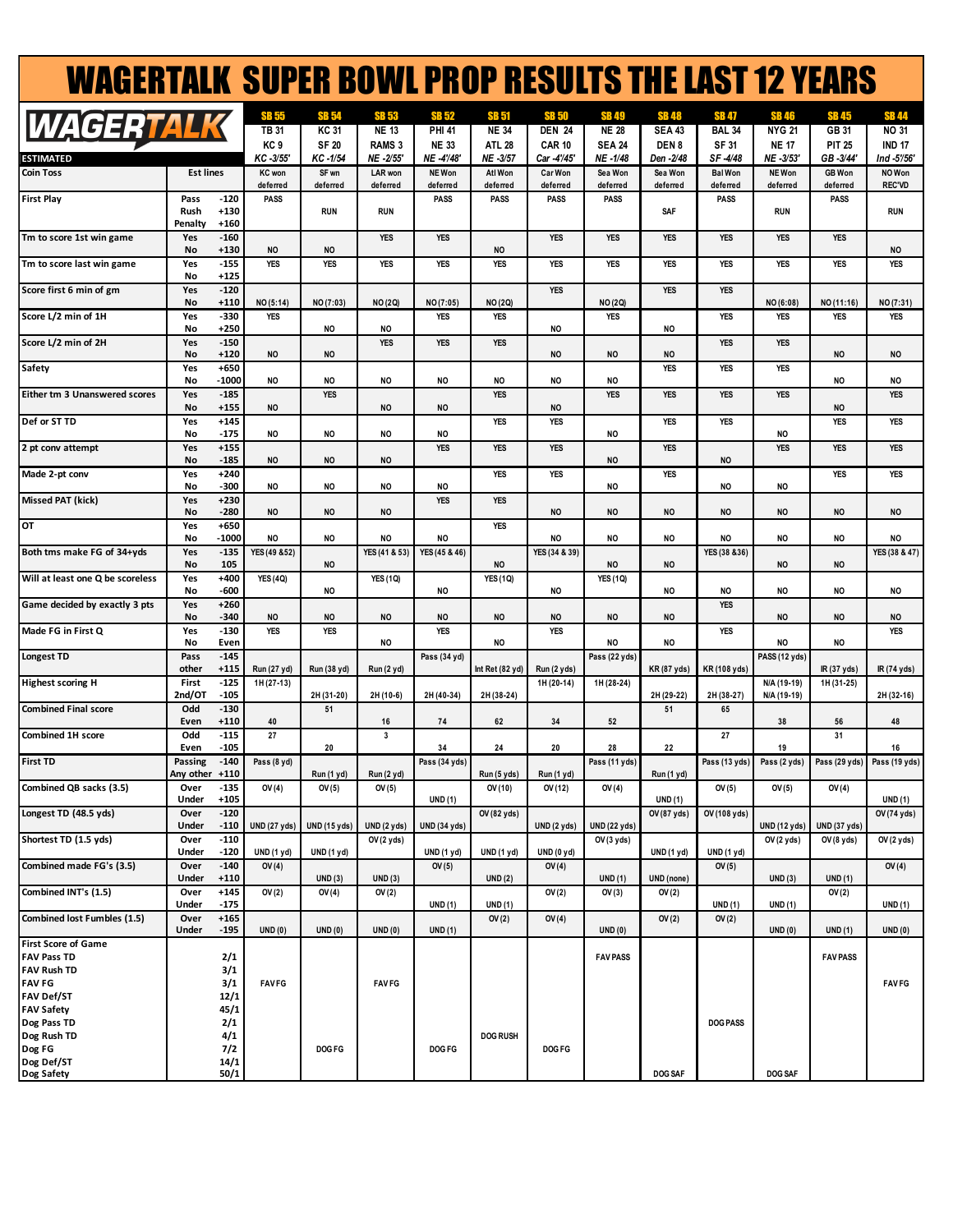| SB#           | <b>DATE</b>   | <b>STADIUM</b>                                  | <b>SCORE</b>                       | FAV/LINE        | SU         | <b>ATS</b> | O/U         | <b>MVP</b>      |
|---------------|---------------|-------------------------------------------------|------------------------------------|-----------------|------------|------------|-------------|-----------------|
| LVI           | Feb. 13, 2022 | SoFi Stadium (Inglewood, Calif.)                | Los Angeles Rams vs. Cincinnati    | LAR -4/50       |            |            |             |                 |
| LV            | Feb. 7, 2021  | Raymond James Stadium (Tampa, Fla.)             | Tampa Bay 31, Kansas City 9        | $KC - 3 / 55.5$ | <b>DOG</b> | <b>DOG</b> | under       | Tom Brady       |
| LIV           | Feb. 2, 2020  | Hard Rock Stadium (Miami)                       | Kansas City 31, San Francisco 20   | $KC -1/54$      | <b>FAV</b> | FAV        | under       | Patrick Mahomes |
| LIII          | Feb. 3, 2019  | Mercedes-Benz Stadium (Atlanta)                 | New England 13, Los Angeles Rams 3 | NE-2/55.5       | <b>FAV</b> | FAV        | under       | Julian Edelman  |
| LII           | Feb. 4, 2018  | U.S. Bank Stadium (Minneapolis)                 | Philadelphia 41, New England 33    | NE-4.5/48.5     | <b>DOG</b> | <b>DOG</b> | <b>OVER</b> | Nick Foles      |
| LI.           | Feb. 5, 2017  | NRG Stadium (Houston)                           | New England 34, Atlanta 28 (OT)    | NE-3/57         | <b>FAV</b> | FAV        | <b>OVER</b> | Tom Brady       |
| 50            | Feb. 7, 2016  | Levi's Stadium (Santa Clara, Calif.)            | Denver 24, Carolina 10             | CAR-4.5/45.5    | <b>DOG</b> | <b>DOG</b> | under       | Von Miller      |
| <b>XLIX</b>   | Feb. 1, 2015  | University of Phoenix Stadium (Glendale, Ariz.) | New England 28, Seattle 24         | NE-1/48         | <b>FAV</b> | FAV        | <b>OVER</b> | Tom Brady       |
| XLVIII        | Feb. 2, 2014  | MetLife Stadium (East Rutherford, N.J.)         | Seattle 43, Denver 8               | DEN-2/48        | <b>DOG</b> | <b>DOG</b> | <b>OVER</b> | Malcolm Smith   |
| <b>XLVII</b>  | Feb. 3, 2013  | Mercedes-Benz Superdome (New Orleans)           | Baltimore 34, San Francisco 31     | SF-4/48         | <b>DOG</b> | <b>DOG</b> | <b>OVER</b> | Joe Flacco      |
| XLVI          | Feb. 5, 2012  | Lucas Oil Stadium (Indianapolis)                | New York Giants 21, New England 17 | NE-3/53.5       | <b>DOG</b> | <b>DOG</b> | under       | Eli Manning     |
| XLV           | Feb. 6, 2011  | Cowboys Stadium (Arlington, Texas)              | Green Bay 31, Pittsburgh 25        | GB-3/44.5       | <b>FAV</b> | <b>FAV</b> | <b>OVER</b> | Aaron Rodgers   |
| <b>XLIV</b>   | Feb. 7, 2010  | Sun Life Stadium (Miami)                        | New Orleans 31, Indianapolis 17    | $IND -5.5/56.5$ | <b>DOG</b> | <b>DOG</b> | under       | Drew Brees      |
| XLIII         | Feb. 1, 2009  | Raymond James Stadium (Tampa, Fla.)             | Pittsburgh 27, Arizona 23          | PIT-7/46        | <b>FAV</b> | <b>DOG</b> | <b>OVER</b> | Santonio Holmes |
| XLII          | Feb. 3, 2008  | University of Phoenix Stadium (Glendale, Ariz.) | New York Giants 17, New England 14 | NE-12/55        | <b>DOG</b> | <b>DOG</b> | under       | Eli Manning     |
| XLI           | Feb. 4, 2007  | Dolphin Stadium (Miami)                         | Indianapolis 29, Chicago 17        | IND $-7/47$     | <b>FAV</b> | <b>FAV</b> | under       | Peyton Manning  |
| XL            | Feb. 5, 2006  | Ford Field (Detroit)                            | Pittsburgh 21, Seattle 10          | PIT-4/47        | FAV        | FAV        | under       | Hines Ward      |
| <b>XXXIX</b>  | Feb. 6, 2005  | Alltel Stadium (Jacksonville, Fla.)             | New England 24, Philadelphia 21    | NE-7/46.5       | <b>FAV</b> | <b>DOG</b> | under       | Deion Branch    |
| XXXVIII       | Feb. 1, 2004  | Reliant Stadium (Houston)                       | New England 32, Carolina 29        | NE-7/37.5       | <b>FAV</b> | <b>DOG</b> | <b>OVER</b> | Tom Brady       |
| <b>XXXVII</b> | Jan. 26, 2003 | Qualcomm Stadium (San Diego)                    | Tampa Bay 48, Oakland 21           | OAK -4/44       | <b>DOG</b> | <b>DOG</b> | <b>OVER</b> | Dexter Jackson  |
| <b>XXXVI</b>  | Feb. 3, 2002  | Superdome (New Orleans)                         | New England 20, St. Louis 17       | STL-14/53       | <b>DOG</b> | <b>DOG</b> | under       | Tom Brady       |
| <b>XXXV</b>   | Jan. 28, 2001 | Raymond James Stadium (Tampa, Fla.)             | Baltimore 34, New York Giants 7    | BAL-3/33        | <b>FAV</b> | <b>FAV</b> | <b>OVER</b> | Ray Lewis       |

#### SUPERBOWL SCORING QUARTER BY QUARTER SINCE THE 2000 SEASON

| <b>TEAMS</b>                    | 1Q             | 2Q             | 3Q             | <b>4Q</b>      | <b>FINAL</b> |
|---------------------------------|----------------|----------------|----------------|----------------|--------------|
| Tampa Bay Buccaneers (+3/55.5)  | 7              | 14             | 10             | 0              | 31           |
| Kansas City Chiefs              | 3              | 3              | 3              | 0              | 9            |
| San Francisco 49ers             | 3              | $\overline{7}$ | 10             | $\Omega$       | 20           |
| Kansas City Chiefs (-1/54)      | $\overline{ }$ | 3              | $\mathbf{0}$   | 21             | 31           |
| Los Angeles Rams                | 0              | 0              | 3              | 0              | 3            |
| New England Patriots (-2/55.5)  | 0              | 3              | 0              | 10             | 13           |
| Philadelphia Eagles (+4.5/48.5) | 9              | 13             | $\overline{ }$ | 12             | 41           |
| <b>New England Patriots</b>     | 3              | 9              | 14             | $\overline{7}$ | 33           |
| New England Patriots (-3/57)    | 0              | 3              | 6              | $19 - 6$       | 34           |
| Atlanta Falcons - OT            | 0              | 21             | 7              | $0 - 0$        | 28           |
| Denver Broncos (+4.5/45.5)      | 10             | 3              | 3              | 8              | 24           |
| Carolina Panthers               | $\Omega$       | $\overline{7}$ | $\Omega$       | 3              | 10           |
| Seattle Seahawks                | $\Omega$       | 14             | 10             | $\Omega$       | 24           |
| New England Patriots (-1/48)    | 0              | 14             | 0              | 14             | 28           |

| <b>TEAMS</b>                    | 10           | 20 | 30 | 4Q       | <b>FINAL</b> | <b>TEAMS</b>                   | 1Q | 20 | 30 | 4Q | <b>FINAL</b> | <b>TEAMS</b>                   | 1Q | 20 | 30 | <b>FINAL</b> |
|---------------------------------|--------------|----|----|----------|--------------|--------------------------------|----|----|----|----|--------------|--------------------------------|----|----|----|--------------|
| Tampa Bay Buccaneers (+3/55.5)  |              | 14 | 10 |          | 31           | Seattle Seahawks (+2/48)       | 8  | 14 | 14 |    | 43           | Indianapolis Colts (-7/47)     |    | 10 |    | 29           |
| Kansas City Chiefs              |              |    |    |          |              | Denver Broncos                 |    |    |    |    |              | Chicago Bears                  | 14 |    |    | 17           |
| San Francisco 49ers             |              |    | 10 |          | 20           | San Francisco 49ers            |    |    |    |    | 31           | Seattle Seahawks               |    |    |    | 10           |
| Kansas City Chiefs (-1/54)      |              |    |    | 21       | 31           | Baltimore Ravens (+4/48)       |    | 14 |    |    | 34           | Pittsburgh Steelers (-4/47)    |    |    |    | 21           |
| Los Angeles Rams                |              |    |    |          |              | New York Giants (+3/53)        |    |    |    |    | 21           | Philadelphia Eagles            |    |    |    | 21           |
| New England Patriots (-2/55.5)  |              |    |    | 10       | 13           | <b>New England Patriots</b>    |    | 10 |    |    | 17           | New England Patriots (-7/46.5) |    |    |    | 24           |
| Philadelphia Eagles (+4.5/48.5) |              | 13 |    | 12       | 41           | Pittsburgh Steelers            |    | 10 |    |    | 25           | New England Patriots (-7/37.5) |    | 14 |    | 32           |
| New England Patriots            |              |    |    |          | 33           | Green Bay Packers (-3/44.5)    | 14 |    |    | 10 | 31           | <b>Carolina Panthers</b>       |    | 10 |    | 29           |
| New England Patriots (-3/57)    |              |    |    | $19 - 6$ | 34           | New Orleans Saints (+5.5/56.5) |    |    | 10 | 15 | 31           | Tampa Bay Buccaneers (+4/44)   |    | 17 | 14 | 48           |
| Atlanta Falcons - OT            | <sup>n</sup> | 21 |    | $0 - 0$  | 28           | Indianapolis Colts             | 10 |    |    |    | 17           | <b>Oakland Raiders</b>         |    |    |    | 21           |
| Denver Broncos (+4.5/45.5)      | 10           |    |    |          | 24           | Pittsburgh Steelers (-7/46)    |    | 14 |    |    | 27           | St. Louis Rams                 |    |    |    | 17           |
| Carolina Panthers               | <sup>o</sup> |    |    |          | 10           | Arizona Cardinals              |    |    |    | 16 | 23           | New England Patriots (+14/53)  |    | 14 |    | 20           |
| Seattle Seahawks                |              | 14 | 10 |          | 24           | New York Giants (+12/55)       |    |    |    | 14 | 17           | Baltimore Ravens (-3/33)       |    |    | 14 | 34           |
| New England Patriots (-1/48)    |              | 14 |    | 14       | 28           | <b>New England Patriots</b>    |    |    |    |    | 14           | <b>New York Giants</b>         |    |    |    |              |

| <b>TEAMS</b>                   | 1Q             | 2Q             | 3Q             | <b>4Q</b>               | <b>FINAL</b> |
|--------------------------------|----------------|----------------|----------------|-------------------------|--------------|
| Indianapolis Colts (-7/47)     | 6              | 10             | 6              | 7                       | 29           |
| Chicago Bears                  | 14             | $\Omega$       | 3              | 0                       | 17           |
| Seattle Seahawks               | 3              | $\Omega$       | $\overline{7}$ | $\Omega$                | 10           |
| Pittsburgh Steelers (-4/47)    | $\mathbf{0}$   | $\overline{7}$ | $\overline{ }$ | $\overline{7}$          | 21           |
| Philadelphia Eagles            | 0              | 7              | 7              | 7                       | 21           |
| New England Patriots (-7/46.5) | 0              | 7              | 7              | 10                      | 24           |
| New England Patriots (-7/37.5) | $\mathbf{0}$   | 14             | $\mathbf{0}$   | 18                      | 32           |
| Carolina Panthers              | $\Omega$       | 10             | $\Omega$       | 19                      | 29           |
| Tampa Bay Buccaneers (+4/44)   | 3              | 17             | 14             | 14                      | 48           |
| <b>Oakland Raiders</b>         | 3              | $\Omega$       | 6              | 12                      | 21           |
| St. Louis Rams                 | 3              | $\Omega$       | $\Omega$       | 14                      | 17           |
| New England Patriots (+14/53)  | $\mathbf 0$    | 14             | 3              | $\overline{\mathbf{3}}$ | 20           |
| Baltimore Ravens (-3/33)       | $\overline{7}$ | 3              | 14             | 10                      | 34           |
| <b>New York Giants</b>         | 0              | 0              | 7              | 0                       | 7            |



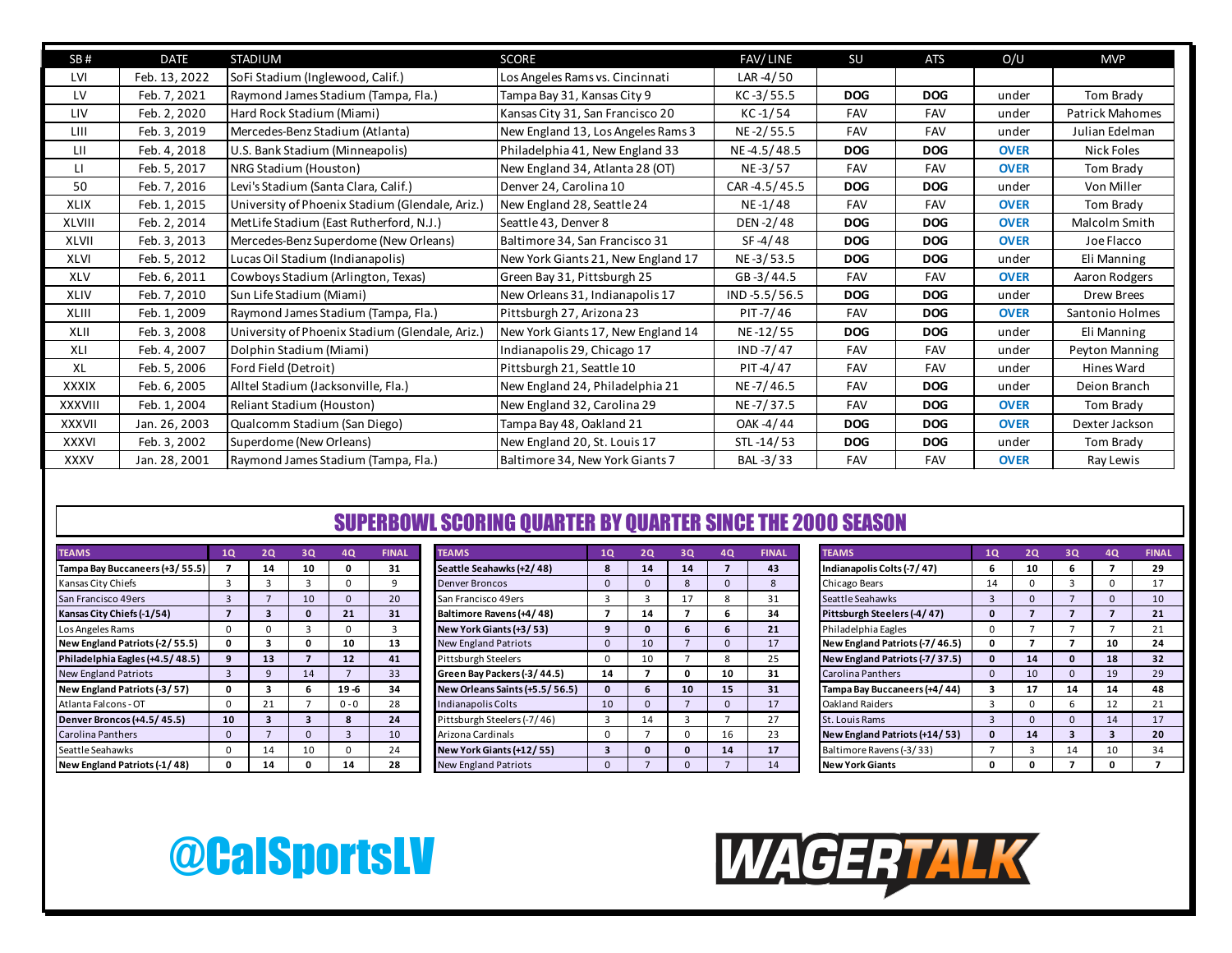### SUPERBOWL LEADERS THE LAST SIX YEARS

|                            | <b>ZUZU</b>     |                      |                 |                            | <b>ZU19</b>     |                      |              |
|----------------------------|-----------------|----------------------|-----------------|----------------------------|-----------------|----------------------|--------------|
| <b>KANSAS CITY</b>         |                 | TAMPA BAY (+3/55.5)  |                 | <b>KANSAS CITY (-1/54)</b> |                 | <b>SAN FRANCISCO</b> |              |
| Pts - Yds - FD - Pen       |                 | Pts - Yds - FD - Pen |                 |                            |                 |                      |              |
| $9 - 350 - 22 - 11$        |                 | $31 - 340 - 26 - 4$  |                 | Pts - Yds - FD - Pen       |                 | Pts - Yds - FD - Pen |              |
|                            |                 |                      |                 | $31 - 397 - 26 - 4$        |                 | $20 - 351 - 21 - 5$  |              |
| P Mahomes                  | 26-49-270 (0-2) | <b>T</b> Brady       | 21-19-201 (3-0) |                            |                 |                      |              |
|                            |                 |                      |                 | <b>P</b> Mahomes           | 26-42-286 (2-2) | J Garoppolo          | 20-31-21     |
| C Edwards-Helaire 9-64 (0) |                 | <b>L</b> Fournette   | $16-89(1)$      |                            |                 |                      |              |
| P Mahomes                  | $5-33(0)$       | <b>R</b> Jones       | $12 - 61(0)$    | Dam Williams 17-104 (1)    |                 | R Mostert            | $12 - 58(1)$ |
|                            |                 |                      |                 | <b>P</b> Mahomes           | $9-29(1)$       | D Samuel             | $3-53(0)$    |
| <b>T</b> Kelce             | $10-133(0)$     | <b>R</b> Gronkowski  | $6-67(2)$       |                            |                 |                      |              |
| <b>THill</b>               | $7-73(0)$       | A Brown              | $5-22(1)$       | T Hill                     | $9-105(0)$      | D Samuel             | $5-39(0)$    |
| C Edwards-Helaire 2-23 (0) |                 | <b>L</b> Fournette   | $4-46(0)$       | <b>TKelce</b>              | $6-42(1)$       | G Kittle             | $4 - 36(0)$  |
|                            |                 |                      |                 | <b>S Watkins</b>           | $5-98(0)$       | K Juszczyk           | $3-39(1)$    |
| Other TD's                 |                 | Other TD's           |                 |                            |                 |                      |              |
| none                       |                 | none                 |                 | Other TD's                 |                 |                      |              |

| 2020 |                                             |                 |                           | 2019            |                      |                 |
|------|---------------------------------------------|-----------------|---------------------------|-----------------|----------------------|-----------------|
|      | TAMPA BAY (+3/55.5)<br>Pts - Yds - FD - Pen |                 | KANSAS CITY (-1/54)       |                 | <b>SAN FRANCISCO</b> |                 |
|      | $31 - 340 - 26 - 4$                         |                 | Pts - Yds - FD - Pen      |                 | Pts - Yds - FD - Pen |                 |
|      |                                             |                 | $31 - 397 - 26 - 4$       |                 | $20 - 351 - 21 - 5$  |                 |
|      | T Brady                                     | 21-19-201 (3-0) |                           |                 |                      |                 |
|      |                                             |                 | <b>P</b> Mahomes          | 26-42-286 (2-2) | J Garoppolo          | 20-31-219 (1-2) |
|      | <b>L</b> Fournette                          | $16-89(1)$      |                           |                 |                      |                 |
|      | <b>R</b> Jones                              | $12 - 61(0)$    | Dam Williams 17-104 (1)   |                 | <b>R</b> Mostert     | $12 - 58(1)$    |
|      |                                             |                 | <b>P</b> Mahomes          | $9-29(1)$       | D Samuel             | $3-53(0)$       |
|      | <b>R</b> Gronkowski                         | $6-67(2)$       |                           |                 |                      |                 |
|      | A Brown                                     | $5-22(1)$       | <b>THill</b>              | $9-105(0)$      | D Samuel             | $5-39(0)$       |
|      | L Fournette                                 | $4-46(0)$       | <b>TKelce</b>             | $6-42(1)$       | G Kittle             | $4 - 36(0)$     |
|      |                                             |                 | <b>S</b> Watkins          | $5-98(0)$       | K Juszczyk           | $3-39(1)$       |
|      | Other TD's                                  |                 |                           |                 |                      |                 |
|      | none                                        |                 | Other TD's                |                 |                      |                 |
|      |                                             |                 | Dam Williams rec 4-29 (1) |                 |                      |                 |

|                                             | <b>ZU18</b>     |                                            |                        |                                             |                 | <b>ZU1/</b>                                 |                          |  |  |  |
|---------------------------------------------|-----------------|--------------------------------------------|------------------------|---------------------------------------------|-----------------|---------------------------------------------|--------------------------|--|--|--|
| <b>NEW ENGLAND (-2/55.5)</b>                |                 | <b>LA RAMS</b>                             |                        | <b>NEW ENGLAND</b>                          |                 |                                             | PHILADELPHIA (+4.5/48.5) |  |  |  |
| Pts - Yds - FD - Pen<br>$13 - 407 - 22 - 3$ |                 | Pts - Yds - FD - Pen<br>$3 - 260 - 14 - 9$ |                        | Pts - Yds - FD - Pen<br>$33 - 613 - 29 - 1$ |                 | Pts - Yds - FD - Pen<br>$41 - 538 - 25 - 6$ |                          |  |  |  |
| T Brady                                     | 21-35-262 (0-1) | J Goff                                     | $19 - 38 - 229(0 - 1)$ | T Brady                                     | 28-48-505 (3-0) | <b>N</b> Foles                              | 28-43-373 (3-1)          |  |  |  |
| <b>S</b> Michel                             | $18-94(1)$      | <b>TGurley</b>                             | $10-35(0)$             | J White                                     | $7-45(1)$       | L Blount                                    | $14-90(1)$               |  |  |  |
| <b>R</b> Burkhead                           | $7-43(0)$       | C Anderson                                 | $7 - 22(0)$            | D Lewis                                     | $9-39(0)$       | J Ajayi                                     | $9-57(0)$                |  |  |  |
| J Edelman                                   | $10-141(0)$     | <b>B Cooks</b>                             | $8-120(0)$             | R Gronkowski                                | $9-116(2)$      | N Agholor                                   | $9-84(0)$                |  |  |  |
| <b>R</b> Gronkowski                         | $6-87(0)$       | R Woods                                    | $5-70(0)$              | D Amendola                                  | $8-152(0)$      | Z Ertz                                      | $7-67(1)$                |  |  |  |
| <b>R</b> Burkhead                           | $2-15(0)$       | J Reynolds                                 | $3 - 28(0)$            | C Hogan                                     | $6-128(1)$      | <b>T</b> Smith                              | $5-49(0)$                |  |  |  |
|                                             |                 |                                            |                        |                                             |                 | <b>C</b> Clement                            | $4-100(1)$               |  |  |  |
| Other TD's                                  |                 | Other TD's                                 |                        |                                             |                 |                                             |                          |  |  |  |
| none                                        |                 | none                                       |                        | Other TD's                                  |                 | Other TD's                                  |                          |  |  |  |
|                                             |                 |                                            |                        |                                             |                 |                                             |                          |  |  |  |

|                          | 2016            |                      |                 |                      |                  | 2015                 |                 |
|--------------------------|-----------------|----------------------|-----------------|----------------------|------------------|----------------------|-----------------|
| NEW ENGLAND (-3/57 - OT) |                 | <b>ATLANTA</b>       |                 | CAROLINA             |                  | DENVER (+4.5/45.5)   |                 |
| Pts - Yds - FD - Pen     |                 | Pts - Yds - FD - Pen |                 | Pts - Yds - FD - Pen |                  | Pts - Yds - FD - Pen |                 |
| $34 - 546 - 37 - 4$      |                 | $28 - 344 - 17 - 9$  |                 | $10 - 315 - 21 - 12$ |                  | $24 - 194 - 11 - 6$  |                 |
| T Brady                  | 43-62-466 (2-1) | M Ryan               | 17-23-284 (2-0) | C Newton             | $18-41-265(0-1)$ | P Manning            | 23-23-141 (0-1) |
| L Blount                 | $11-31(0)$      | D Freeman            | $11 - 75(1)$    | C Newton             | $6-45(0)$        | <b>CAnderson</b>     | $23-90(1)$      |
| J White                  | $6-29(2)$       | <b>TColeman</b>      | $7-29(0)$       | J Stewart            | $12-29(1)$       | R Hillman            | $5-0(0)$        |
| J White                  | $14-110(1)$     | <b>J</b> Jones       | $4-87(0)$       | C Brown              | $4 - 80(0)$      | <b>E</b> Sanders     | $6-83(0)$       |
| D Amendola               | $8-78(1)$       | <b>TGabriel</b>      | $3-76(0)$       | T Ginn               | $4-74(0)$        | <b>CAnderson</b>     | $4-10(0)$       |
| l M Mitchell             | $6-70(0)$       | A Hooper             | $3-32(1)$       | G Olsen              | $4-41(0)$        | <b>A Caldwell</b>    | $1-22(0)$       |
| Other TD's               |                 | Other TD's           |                 | Other TD's           |                  | Other TD's           |                 |
| none                     |                 | <b>TColeman</b>      | TD rec          | none                 |                  | none                 |                 |

| 2018 |                                            |                 |                                             |                 | 2017                                        |                          |  |  |  |  |
|------|--------------------------------------------|-----------------|---------------------------------------------|-----------------|---------------------------------------------|--------------------------|--|--|--|--|
|      | <b>LA RAMS</b>                             |                 | <b>NEW ENGLAND</b>                          |                 |                                             | PHILADELPHIA (+4.5/48.5) |  |  |  |  |
|      | Pts - Yds - FD - Pen<br>$3 - 260 - 14 - 9$ |                 | Pts - Yds - FD - Pen<br>$33 - 613 - 29 - 1$ |                 | Pts - Yds - FD - Pen<br>$41 - 538 - 25 - 6$ |                          |  |  |  |  |
|      | J Goff                                     | 19-38-229 (0-1) | T Brady                                     | 28-48-505 (3-0) | <b>N</b> Foles                              | 28-43-373 (3-1)          |  |  |  |  |
|      | <b>T</b> Gurley                            | $10-35(0)$      | J White                                     | $7-45(1)$       | L Blount                                    | $14-90(1)$               |  |  |  |  |
|      | C Anderson                                 | $7 - 22(0)$     | D Lewis                                     | $9-39(0)$       | J Ajayi                                     | $9-57(0)$                |  |  |  |  |
|      | <b>B Cooks</b>                             | $8-120(0)$      | R Gronkowski 9-116 (2)                      |                 | N Agholor                                   | $9-84(0)$                |  |  |  |  |
|      | R Woods                                    | $5-70(0)$       | D Amendola                                  | $8-152(0)$      | Z Ertz                                      | $7-67(1)$                |  |  |  |  |
|      | J Reynolds                                 | $3 - 28(0)$     | C Hogan                                     | $6-128(1)$      | <b>TSmith</b>                               | $5-49(0)$                |  |  |  |  |
|      |                                            |                 |                                             |                 | <b>C</b> Clement                            | $4-100(1)$               |  |  |  |  |
|      | Other TD's                                 |                 |                                             |                 |                                             |                          |  |  |  |  |
|      | none                                       |                 | Other TD's                                  |                 | Other TD's                                  |                          |  |  |  |  |
|      |                                            |                 | none                                        |                 | <b>T</b> Burton                             | <b>TD pass</b>           |  |  |  |  |
|      |                                            |                 |                                             |                 | A Jeffrey                                   | TD rec                   |  |  |  |  |
|      |                                            |                 |                                             |                 | <b>N</b> Foles                              | TD rec                   |  |  |  |  |

|                      | 2015                 |                     |                 |
|----------------------|----------------------|---------------------|-----------------|
| CAROLINA             |                      | DENVER (+4.5/45.5)  |                 |
| Pts - Yds - FD - Pen |                      | Pts-Yds-FD-Pen      |                 |
| $10 - 315 - 21 - 12$ |                      | $24 - 194 - 11 - 6$ |                 |
| C Newton             | $18 - 41 - 265(0-1)$ | P Manning           | 23-23-141 (0-1) |
| C Newton             | $6-45(0)$            | <b>CAnderson</b>    | $23-90(1)$      |
| J Stewart            | $12-29(1)$           | R Hillman           | $5-0(0)$        |
| C Brown              | $4 - 80(0)$          | <b>E</b> Sanders    | $6-83(0)$       |
| T Ginn               | $4-74(0)$            | <b>CAnderson</b>    | $4-10(0)$       |
| G Olsen              | $4-41(0)$            | <b>A Caldwell</b>   | $1-22(0)$       |
| Other TD's           |                      | Other TD's          |                 |
| none                 |                      | none                |                 |

**THE SUPERBOWL FAVORITE IS ON THE LEFT • THE SU WINNER IS BOLD**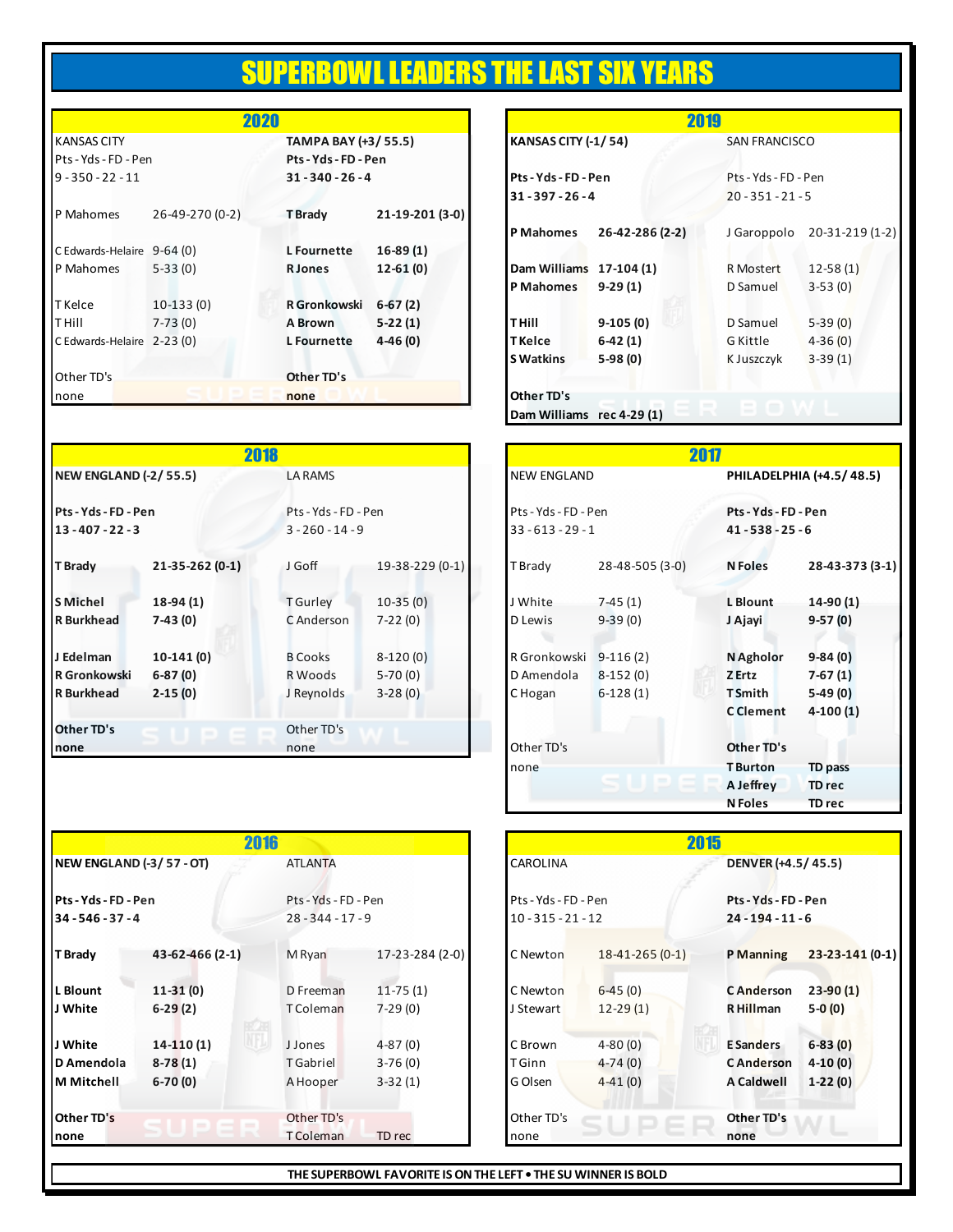|                 |                     |                    | L.A. Rams        |           |                                    |                         |    |    |         |            |      |                 |    | Plays    | Yards/play |     |      | Yards/pt |      | <b>First Downs</b> |    |        | Yards |     |            | <b>Rush Off</b> |     |     | <b>Rush D</b> |     | TO's |  | <b>Sacks</b> | Pen      |          |
|-----------------|---------------------|--------------------|------------------|-----------|------------------------------------|-------------------------|----|----|---------|------------|------|-----------------|----|----------|------------|-----|------|----------|------|--------------------|----|--------|-------|-----|------------|-----------------|-----|-----|---------------|-----|------|--|--------------|----------|----------|
| QB              | opp                 | Coin toss          | Date             | Day       | Opponent                           |                         | PF |    |         | <b>ATS</b> |      | o/u             |    | $tm$ opp | tm         | opp | tm   | opp      |      | Off                | D  | diff   |       | D   | <b>VDC</b> |                 |     |     | Att           | vds |      |  |              | tm       | opp      |
| Stafford        | Dalton              | $Win - D$          | Sep 12           | SN        | Chicago                            | IV.                     | 34 | 14 | $-9.5$  | 10.5       | 45.5 |                 | 50 | 69       |            | 4.7 |      | 23.0     | -6   | 18                 |    | 64     | 386   | 322 |            |                 |     | 5.2 | 26            | 134 |      |  |              | $4 - 36$ | $3 - 35$ |
| Stafford        | <b>Wentz/Eason</b>  | Win - D            | Sep 19           |           | Indianapolis                       | $\overline{\mathbf{v}}$ |    | 24 |         |            | 48   |                 | 60 |          |            | 5.4 |      |          |      |                    |    |        | 371   | 354 |            |                 |     |     |               |     |      |  |              |          | $3 - 25$ |
| Stafford        | Brady               | $Win - D$          | Sep 26           |           | <b>Tampa Bay</b>                   | - ⊠                     | 34 | 24 |         |            | 55   | 3.0             | 63 |          | 6.5        | 6.3 | 12.0 |          | -5   | 22                 |    | -39    |       |     |            |                 |     |     | 13            |     |      |  |              |          | $7 - 41$ |
| Stafford        | Murray              | lose - ball        | Oct 3            |           | <b>Arizona</b>                     |                         | 20 | 37 |         | $-21$      | 54.5 |                 | 64 |          | 6.3        | 6.2 |      |          | -3   | 24                 |    | $-64$  |       | 465 | 5.3        | 23              | 121 | 5.4 | 40            |     |      |  |              | $5 - 36$ | $7 - 63$ |
| Stafford        | Wilson/Smith        | lose - ball        | Oct              |           | at Seattle                         | IV.                     | 26 |    | $-2.5$  | 6.5        | 53.5 |                 | 67 | 60       |            | 5.9 |      |          |      |                    |    | 122    | 476   | 354 |            |                 |     | 3.7 | 25            | 92  |      |  |              | $5 - 85$ | $3 - 20$ |
| Stafford        | Jones               | $Win - D$          | Oct 17           |           | N.Y. Giants                        | IV.                     | 38 | 11 | $-7.5$  | 19.5       | 49   |                 | 66 | 73       | 5.5        | 3.6 | 9.6  | 23.      |      | 22                 |    | 104    | 365   | 261 | 3.9        | 34              | 131 | 3.3 | 18            | 60  |      |  |              | $7 - 50$ | $5 - 27$ |
| Stafford        | Goff                | $Win - D$          | Oct 24           |           | <b>Detroit</b>                     | - ∨                     | 28 | 19 | $-16.5$ |            |      | $-3.5$          | 61 |          |            |     |      |          |      |                    | 19 | $-41$  | 374   | 415 |            |                 |     |     | 28            |     |      |  |              |          | $8 - 77$ |
| Stafford        | Mills - R6          | lose - bal         | Oct 3            |           | Houston                            | IV.                     | 38 | 22 |         |            |      |                 | 66 |          |            | 5.6 |      |          |      |                    | 18 | 144    |       | 323 | 5.3        |                 |     |     |               |     |      |  |              |          | $6 - 38$ |
| Stafford        | Tannehill           | lose - ball        | Nov <sup>:</sup> | <b>SN</b> | <b>Tennessee</b>                   |                         | 16 | 28 |         | $-19$      | 53   |                 | 74 | 56       | 4.7        | 3.5 |      |          |      | 22                 | 16 | 153    | 347   | 194 | 4.5        |                 | 94  |     | 26            | 69  |      |  |              | 15.      | $4 - 19$ |
| Stafford        | Garropolo           | lose - ball        | Nov 15           | M         | at San Francisco                   |                         | 10 | 31 | $-3.5$  | $-24.5$    | 50.5 | $-9.5$          | 54 | 64       | 5.1        | 5.2 | 27.8 |          | $-4$ |                    | 20 | $-57$  | 278   | 335 | 5.2        | 10              | 52  | 3.5 | 44            | 156 |      |  |              | $5 - 35$ | $9 - 53$ |
|                 |                     |                    |                  |           | <b>Bye Week</b> (9 road gm adjustm |                         |    |    |         |            |      |                 |    |          |            |     |      |          |      |                    |    |        |       |     |            |                 |     |     |               |     |      |  |              |          |          |
| Stafford        | Rodgers             | lose - ball        | Nov 28           |           | at Green Bay                       |                         | 28 | 36 |         | $-10$      |      | $\uparrow$ 17.0 | 61 | 78       | 5.8        | 5.1 |      |          | -6   |                    |    | $-46$  | 353   | 399 | 3.4        |                 | 68  | 2.9 | 32            | 92  |      |  |              | $4 - 30$ | $3 - 32$ |
| Stafford        | Lawrence - R11      | lose - bal         | Dec 5            |           | Jacksonville                       | HV.                     | 37 |    | $-13$   |            |      |                 | 66 |          |            | 3.6 |      |          | 10   |                    |    | 221    |       |     |            |                 |     |     | 25            |     |      |  |              | $7 - 47$ | $3 - 49$ |
| Stafford        | Murray              | Win - D            | Dec 13           | M         | at Arizona                         |                         | 30 | 23 | 2.5     | 9.5        | 51.5 |                 | 54 |          | 6.6        | 6.0 |      |          | $-4$ | 18                 |    | $-91$  | 356   | 447 |            |                 | 89  |     | 22            |     |      |  | $\mathbf{3}$ | $5 - 40$ | $7 - 54$ |
| Stafford        | Wilson              | lose - ball        |                  |           | <b>Seattle</b>                     | HV.                     | 20 | 10 |         |            |      |                 | 62 | 53       |            | 4.0 |      |          |      |                    |    | 118    | 332   |     |            | 2 <sup>g</sup>  |     |     | 19            | 80  |      |  |              | $4 - 34$ | $8 - 65$ |
| Stafford        | Cousins             | $Win - D$          | <b>Dec 26</b>    |           | Minnesota                          | M                       | 30 | 23 |         |            | 48.5 |                 | 70 |          |            | 5.7 | 11.9 |          |      | 22                 | 19 | $-5$   | 356   | 361 | 4.8        | 33              | 159 |     | 22            | 66  |      |  |              |          | $3 - 26$ |
| Stafford        | Huntley -3          | $Win - D$          | Jan 2            |           | <b>Baltimore</b>                   | $\overline{\vee}$       | 20 | 19 |         |            | 46.5 |                 | 56 | 69       | 6.7        | 4.7 | 18.7 |          |      | 20                 | 19 | 46     | 373   | 327 |            |                 | 7:  | 5.2 | 32            |     |      |  |              | $4 - 35$ | $4 - 24$ |
| Stafford        | Garropolo (ms'd L1) | lose - ball        | Jan 9            |           | <b>San Francisco (OT)</b>          |                         | 24 | 27 | $-3.5$  | -6.5       | 44.5 |                 | 64 |          |            |     |      |          |      | 19                 |    | $-184$ | 265   | 449 |            |                 |     |     |               |     |      |  |              | $3 - 15$ | $6 - 56$ |
| Stafford        | Murray              | Win - D            | <b>Jan 17</b>    | M         | <b>ARIZONA</b>                     |                         | 34 | 11 | $-2.5$  | 20.5       | 49   |                 | 57 | 54       |            | 3.4 |      |          |      |                    |    | 192    | 375   | 183 |            | 38              |     |     |               |     |      |  |              | $6 - 48$ | $7 - 50$ |
| <b>Stafford</b> | <b>Brady</b>        | Win - D            | Jan 23           |           | AT TAMPA BAY                       | IV.                     | 30 | 27 | 2.5     | 55         | 48   | 9 <sub>f</sub>  | 70 |          |            | 5.1 |      |          |      |                    | 20 | 69     | 428   | 359 |            | 3ſ              | 73  |     | 14            |     |      |  |              | $4 - 45$ | $4 - 61$ |
| <b>Stafford</b> | Garropolo           | lose - ball Jan 30 |                  |           | <b>SAN FRANCISCO</b>               | IV.                     | 20 | 17 | $-3.5$  | $-0.5$     | 45.5 | $+8.5$          | 76 | 50       | 5.2        | 5.6 | 19.8 | $16.6$ 9 |      | 25                 | 16 | 114    | 396   | 282 | 3.5        | 20              | 70  | 2.5 | 20            | 50  |      |  |              | $2 - 10$ | $6 - 54$ |

| Cincinnati    |                         |             |                  |       |  |                                 |     |    |    |        |                 |              |                 |     |                |            |     |      |          |              |                    |    |        |       |     |            | <b>Rush D</b>   |     |     |    |     | <b>Sacks</b> |      |    |    |  |          |           |
|---------------|-------------------------|-------------|------------------|-------|--|---------------------------------|-----|----|----|--------|-----------------|--------------|-----------------|-----|----------------|------------|-----|------|----------|--------------|--------------------|----|--------|-------|-----|------------|-----------------|-----|-----|----|-----|--------------|------|----|----|--|----------|-----------|
|               |                         |             |                  |       |  |                                 |     |    |    |        |                 |              |                 |     | Plays          | Yards/play |     |      | Yards/pt |              | <b>First Downs</b> |    |        | Yards |     |            | <b>Rush Off</b> |     |     |    |     |              | TO's |    |    |  | Pen      |           |
| QB            | opp                     | Coin toss   | l Date           | Day   |  | Opponent                        |     | PF | PA | Line   | <b>ATS</b>      | <b>Total</b> | o/u             | tm. | · lopp         | tm         | opp | tm   |          |              | <b>Off</b>         | D  | diff   | Off   |     | <b>VDC</b> | Att             |     |     |    | vds |              |      |    | bv |  | tm       | opp       |
| Burrow        | Cousins                 | $Win - D$   | Sep 12           |       |  | Minnesota (OT)                  | н∨. | 27 |    |        |                 |              | 4.0             | 68  |                |            | 5.4 |      |          | $-4$         |                    | 24 | $-37$  | 366   |     |            | 36              |     | 3.0 | 22 |     |              |      |    |    |  | $3 - 15$ | 12-116    |
| Burrow        | <b>Dalton/Fields</b>    | Win - D     | Sep 19           |       |  | Chicago                         |     | 17 | 20 |        |                 | 44.5         |                 | 54  |                | 4.6        | 3.4 | 14.6 |          |              | 14                 | 16 | 42     | 248   | 206 | 3.5        | 20              | 69  | 3.6 | 34 |     |              |      |    |    |  | $4 - 57$ | $8 - 70$  |
| Burrow        | Ben                     | $Win - D$   | Sep 26           |       |  | <b>Pittsburgh</b>               |     | 24 |    | 3.5    | 17.5            | 43           | $-9.0$          | 42  |                | 6.4        | 4.4 | 11.2 | 34.2     | $-9$         | 12                 | 21 | $-74$  | 268   | 342 |            | 24              | 96  | 3.0 | 15 | 45  |              |      |    |    |  | 10-89    | 19-73     |
| Burrow        | Lawrence - R4           | Win - D     | Sep 30           |       |  | Jacksonville                    | M   | 24 | 21 |        |                 | 46           |                 | 55  | 55             | 7.6        | 6.2 | 17.5 |          | $\mathbf{0}$ | 21                 | 21 | 79     | 420   | 341 | 3.5        | 22              | 78  |     | 30 |     |              |      | -C |    |  | $6 - 38$ | $2 - 10$  |
| Burrow        | Rodgers                 | $Win - D$   | Oct 10           |       |  | Green Bay (OT)                  |     | 22 | 25 |        | $\Omega$        | 51           | $-4.0$          | 65  | 63             | 5.6        | 7.4 | 16.7 |          | $-3$         | 18                 | 21 | $-99$  | 367   | 466 | 4.3        | 24              |     | 6.0 | 22 |     | $-1$         |      |    |    |  | $2 - 21$ | $2 - 10$  |
| Burrow        | Goff                    | $Win - D$   | Oct 17           |       |  | <b>Detroit</b>                  |     | 34 | 11 | $-3.5$ | 19.5            | 46.5         |                 | 68  |                | 5.9        | 3.7 |      |          |              | 20                 | 15 | 170    | 398   | 228 | 3.9        | 36              |     |     | 18 |     |              |      |    |    |  | $4 - 31$ | $9 - 77$  |
| Burrow        | Jackson                 | lose - ball | Oct 24           |       |  | <b>Baltimore</b>                |     | 41 | 17 |        | 30 <sub>1</sub> | 46           | 212.1           | 63  |                | 8.3        |     | 12.7 |          |              | 19                 | 20 | 127    | 520   | 393 |            | 24              |     | 4.8 | 24 |     |              |      |    |    |  |          | $5 - 46$  |
| Burrow        | White - 1               | LOSE - D    | Oct 31           |       |  | N.Y. Jets                       |     | 31 | 34 |        |                 | 43           | 22.1            | 54  |                |            | 6.6 | 10.3 |          |              | 18                 | 32 | $-193$ | 318   | 511 |            |                 |     |     | 27 |     |              |      |    |    |  | $5 - 51$ | $8 - 46$  |
| Burrow        | Mayfield                | lose - ball | Nov <sub>7</sub> |       |  | <b>Cleveland</b>                |     | 16 |    |        | $-27$           | 46.5         | $\uparrow$ 10.5 |     | 46             | 5.0        | 7.8 | 21.8 | 8.8      |              | 25                 | 14 | $-13$  | 348   | 361 | 3.7        | 23              | 85  | 6.7 | 23 |     |              |      |    |    |  | $4 - 31$ | 10-84     |
|               |                         |             |                  |       |  | Bye Week (9 Hame gm adjustment) |     |    |    |        |                 |              |                 |     |                |            |     |      |          |              |                    |    |        |       |     |            |                 |     |     |    |     |              |      |    |    |  |          |           |
| Burrow        | Carr                    | lose - ball | Nov 21           |       |  | at Las Vegas                    | IV. | 32 | 13 | $-1.5$ | 17.5            | 50.5         | $-5.5$          | 70  |                | 4.1        | 5.9 | 9.0  |          | 10           | 23                 | 13 | 10     | 288   | 278 |            | 38              |     | 4.0 | 18 |     |              |      |    |    |  | $1 - 5$  | $7 - 77$  |
| Burrow        | Ben                     | lose - ball | Nov 28           |       |  | Pittsburgh                      | M   | 41 | 10 | $-3.5$ | 27.5            | 44           | $F$ 7.0         | 65  | 59             | 5.7        |     | 9.0  | 30.3     | 9            | 25                 | 16 | 69     | 370   | 301 | 5.2        | 38              | 198 | 3.4 | 15 | 51  |              |      |    |    |  | $4 - 30$ | $3 - 18$  |
| Burrow        | Herbert                 | $Win - D$   | Dec <sub>5</sub> |       |  | <b>L.A. Chargers</b>            |     | 22 |    | $-3$   | $-22$           | 50           | $\geq 13.0$     | 71  | 6 <sup>1</sup> | 5.0        | 6.0 | 16.2 | 8.9      |              | 21                 | 18 | $-7$   | 356   | 363 | 3.8        | 25              | 96  | 3.6 | 22 |     |              |      |    |    |  | $7 - 63$ | $7 - 51$  |
| Burrow        | Garropolo               | $Win - D$   | Dec 12           |       |  | San Francisco (OT)              |     | 23 | 26 |        |                 | 49           |                 | 65  | 69             | 6.1        | 5.1 |      |          |              | 22                 | 21 | 42     | 397   | 355 | 3.3        | 26              |     |     | 23 |     |              |      |    |    |  | $2 - 19$ | $6 - 40$  |
| Burrow        | <b>Bridgewater/Lock</b> | $Win - D$   | Dec 19           |       |  | <b>Denver</b>                   |     | 15 |    |        |                 | 44           | $-19.0$         | 51  |                |            |     | 16.6 |          |              | 12                 | 19 | $-43$  | 249   | 292 | 4.3        |                 |     | 3.9 | 34 |     |              |      |    |    |  | $6 - 38$ | $6 - 60$  |
| Burrow        | Johnson -:              | lose - ball | Dec 26           |       |  | Baltimore                       |     | 41 | 21 |        | 13              |              | 20.5            | 70  | -57            | 8.2        | 5.9 | 14.0 |          |              | 33                 | 21 | 241    | 575   | 334 | 3.7        |                 |     | 2.4 |    | 39  |              |      |    |    |  | $5 - 45$ | $6 - 27$  |
| Burrow        | Mahomes                 | $Win - D$   | Jan 2            |       |  | <b>Kansas City</b>              | Ⅳ   | 34 | 31 | 3.5    | 6.5             | 50.5         | 4 14.5          | 63  | 58             | 7.5        |     | 14.0 |          |              | 23                 | 23 | 61     | 475   | 414 |            | 19              | 60  | 6.7 | 23 | 155 |              |      |    |    |  | $5 - 62$ | $10 - 83$ |
| Allen-1       | Keenum - 2              | lose - ball | Jan 9            |       |  | Cleveland                       |     | 16 | 21 |        |                 | 37           | 0.0             | 51  | 66             | 3.6        | 5.7 |      |          | $-13$        | 11                 | 24 | $-194$ | 182   |     |            | 18              | 79  | 5.0 |    |     |              |      |    |    |  | $4 - 32$ | $4 - 46$  |
| <b>Burrow</b> | Carr                    | Win - D     | <b>Jan 15</b>    | Sa    |  | <b>OAKLAND</b>                  | V   | 26 | 19 |        |                 | 48.5         | $-3.5$          | 61  |                | 5.0        | 5.4 | 11.8 | 20.3     | $-5$         | 18                 | 23 | $-77$  | 308   | 385 | 3.3        | 25              | 83  |     | 14 |     |              |      |    |    |  | $7 - 56$ | $7 - 46$  |
| <b>Burrow</b> | <b>Tannehill</b>        | Win - D     | <b>Jan 22</b>    | Sa AT |  | <b>TENNESSSE</b>                | M   | 19 |    |        |                 | 48.5         |                 | 64  | 52             |            | 6.8 | 18.2 |          |              |                    | 16 | -8     | 345   | 353 | 3.6        |                 | 65  |     | 27 |     |              |      |    |    |  | $6 - 46$ | $2 - 15$  |
| <b>Burrow</b> | <b>Mahomes</b>          | lose - ball | Jan 30           |       |  | <b>KANSAS CITY (OT)</b>         | V   | 27 | 24 |        | 10              | 54.5         | $-3.5$          | 66  | 67             | 5.4        | 5.6 | 13.3 |          | $-3$         | 21                 | 24 | $-16$  | 359   | 375 | 4.3        | 27              |     | 5.8 | 24 |     |              |      |    |    |  | $4 - 30$ | $2 - 11$  |

#### **FIRST QUARTER & FIRST HALF LOGS**

| L.A. Rams        |  |                                |                    |       | <b>FIRST QUARTER</b> |                  |    |        |         |         | <b>FIRST HALF</b> |    |    |        |         |       |                 |       | Cincinnati |         |                  |  |  |                                 |                         | <b>FIRST QUARTER</b> |                 |  |  |  |        | <b>FIRST HALF</b> |            |                 |    |        |         |       |                     |             |                       |
|------------------|--|--------------------------------|--------------------|-------|----------------------|------------------|----|--------|---------|---------|-------------------|----|----|--------|---------|-------|-----------------|-------|------------|---------|------------------|--|--|---------------------------------|-------------------------|----------------------|-----------------|--|--|--|--------|-------------------|------------|-----------------|----|--------|---------|-------|---------------------|-------------|-----------------------|
| Date             |  | Opponent                       |                    | PF PA |                      |                  |    |        |         | Total   | O/U               |    | PA |        |         | Total | o/u             | Diff  | vds        | vds     | Date             |  |  | Opponent                        |                         | PF                   | PA              |  |  |  |        | Total             | 0/U        | PF              | PA | Line   |         | Total | o/u                 | <b>Diff</b> | yds yds               |
| Sep 12           |  | Chicago                        |                    | 34    |                      |                  |    |        |         |         |                   |    |    |        |         | 23    | $-3.0$          | $-36$ | 154        | 190     | Sep 1            |  |  | <b>Minnesota (OT)</b>           | ⊣∨                      | 27                   |                 |  |  |  |        | 9.5               |            |                 |    |        |         |       |                     | $-38$       | 176<br>138            |
| Sep 19           |  | Indianapolis                   | HV.                | 27    | 24                   |                  |    |        | 6.5     | 9.5     |                   |    |    | $-3$   |         | 24    | $-8.0$          | $-16$ | 169        | 185     | Sep 19           |  |  | at Chicago                      |                         | 17                   | 20              |  |  |  | $-6.5$ | 7.5               |            | $\mathbf{0}$    |    |        | $-6.5$  |       | $+14.5$             | $-38$       | 85<br>123             |
| Sep 26           |  | Tampa Bav                      | IV.                | 34    | 24                   |                  |    |        |         |         |                   |    |    |        |         | 27    | $-6.0$          | -8    | 176        | 184     | Sep 26           |  |  | t Pittsburgh                    | ⊣∨∶                     | 24                   | 10              |  |  |  |        |                   |            |                 |    |        |         |       |                     | 32          | 123<br>155            |
| Oct 3            |  | Arizona                        |                    | 20    | 37                   | 10 <sup>10</sup> |    | $-0.5$ | 2.5     |         |                   | 13 | 24 | $-3$   | $-14$   | 26.5  | $+10.5$         | $-49$ | 222        | 271     | Sep 30           |  |  | Jacksonville                    | Ⅳ                       | 24                   | 21              |  |  |  | $-7.5$ |                   |            | $\mathbf 0$     | 14 |        | $-18$   |       | U -9.0              | $-133$      | 240                   |
| Oct 7            |  | Seattle                        |                    | 26    |                      |                  |    |        |         |         |                   |    |    |        |         | 26.5  | $-16.5$         | $-2$  | 175        | 177     | Oct 10           |  |  | Green Bay (OT)                  |                         | 22                   | 25              |  |  |  |        | 9.5               |            |                 |    |        |         | 24.5  | 1 5.5               | $-97$       | 239<br>142            |
| Oct 17           |  | N.Y. Giants                    |                    | 38    |                      |                  |    |        |         | 95      |                   |    |    | -45    |         | 24.5  | <b>fr</b> 6.5   | 111   | 227        | 116     | Oct 17           |  |  | Detroit                         | ∣⊽                      | 34                   |                 |  |  |  | 65     |                   |            |                 |    |        |         |       | $-13.0$             | 98          | 51<br>14 <sup>0</sup> |
| Oct 24           |  | Detroit                        | - V                | 28    | 19                   |                  |    |        |         |         |                   |    | 16 | $-9.5$ | $-8.5$  | 26.5  | 1 6.5           | $-44$ | 192        | 236     | Oct 24           |  |  | <b>Baltimore</b>                | <b>V</b>                | 41                   |                 |  |  |  | 3.5    | 9.5               |            |                 | 10 |        | 6.5     | 22.5  |                     | 27          | 172<br>199            |
| Oct 31           |  | Houston                        |                    | 38    | 22                   |                  |    |        |         |         |                   |    |    | $-9.5$ | 14.5    | 24    | 0.0             | 194   | 286        | 92      | Oct 31           |  |  | <b>V.Y. Jets</b>                |                         | 31                   | 34              |  |  |  | $-10$  |                   |            | 17              | 14 | -6.5   | $-3.5$  |       |                     | $-142$      | 261<br>119            |
| Nov 7            |  | Tennessee                      |                    | 16    | 28                   |                  |    |        | 2.5     |         |                   |    | 21 | -4.5   | $-22.5$ | 26.5  | $-2.5$          |       | 94         | 94      | Nov 7            |  |  | leveland                        |                         | 16                   |                 |  |  |  | $-0.5$ | 7.5               | ↑ 6.5      | 10 <sup>1</sup> | 24 | $-0.5$ | $-14.5$ | 23    | $+11.0$             | 89          | 160<br>249            |
| <b>Nov 15</b>    |  | <b>San Francisco</b>           |                    | 10    | 31                   |                  | 14 | $-0.5$ | $-14.5$ | 9.5     | 1 4.5             |    | 21 | $-3$   | $-17$   | 24    | $\bullet$ 4.0   | -3    |            | 175 178 |                  |  |  | Bye Week (9 Home gm adjustment) |                         |                      |                 |  |  |  |        |                   |            |                 |    |        |         |       |                     |             |                       |
|                  |  | Bye Week (9 road gm adjustment |                    |       |                      |                  |    |        |         |         |                   |    |    |        |         |       |                 |       |            |         | Nov 21           |  |  | at Las Vegas                    | ∣V                      | 32                   |                 |  |  |  | $-0.5$ | 9.5               |            |                 |    | $-0.5$ | 3.5     |       | $\overline{1}$ -8.0 | 15          | 122<br>107            |
| Nov 28           |  | Green Bav                      |                    | 28    | 36                   |                  |    |        |         | 9.5     |                   | 17 | 20 | -0.5   |         | 23.5  | $\uparrow$ 13.5 | $-52$ | 191        | 243     | Nov 28           |  |  | Pittsburgh                      | $\lceil \sqrt{} \rceil$ | 41                   | 10 <sup>1</sup> |  |  |  | 6.5    |                   |            | 31              |    |        |         |       |                     | 166         | 95<br>261             |
| Dec <sub>5</sub> |  | Jacksonville                   |                    | 37    |                      |                  |    |        |         |         |                   |    |    |        |         | 24    |                 | 110   | 193        | 83      | Dec <sub>5</sub> |  |  | A. Chargers                     |                         | 22                   |                 |  |  |  |        |                   |            | 13              | 24 |        |         |       | <b>13.0</b>         | $-85$       | 255<br>170            |
| Dec 13           |  | Arizona                        |                    | 30    | 23                   |                  |    |        | $-2.5$  |         |                   |    | 13 |        |         | 23.5  | $\uparrow$ 2.5  | $-49$ | 169        | 218     | Dec 12           |  |  | San Francisco (OT)              |                         | 23                   | 26              |  |  |  | 0.5    | 9.5               |            | - 6             | 17 |        | -10.5   | 24    | $\sqrt{1}$ -1.0     |             | 128<br>137            |
|                  |  | Seattle                        | ⊪∨ !               | 20    | 10                   |                  |    |        |         | 8.5     |                   |    |    |        |         | 23    |                 | 74    | 153        | 79      | Dec 19           |  |  | t Denver                        | ⊣∨∶                     | 15                   | 10              |  |  |  | 3.5    |                   |            |                 |    |        |         |       | 12.5                | $-30$       | 91<br>121             |
| Dec 26           |  | Minnesota                      | $\vert \vee \vert$ | 30    | 23                   |                  |    |        |         | 9.5     |                   |    |    |        |         | 24    | $-8.0$          | 75    | 200        | 125     | Dec 26           |  |  | <b>Baltimore</b>                | ∣V                      | A1                   |                 |  |  |  | 2.5    | 7.5               | $\geq 9.5$ | 31              |    |        | 13      |       | 1 24.0              | 133         | 200<br>333            |
| Jan 2            |  | <b>Baltimore</b>               |                    | 20    | 19                   |                  |    |        |         | $\circ$ |                   |    | 13 |        | $-10$   | 23    | $-3.0$          | $-25$ | 179        | 204     | Jan 2            |  |  | <b>Kansas City</b>              | ⊺⊽                      | 34                   |                 |  |  |  | $-6.5$ | 9.5               | $+11.5$    | 17              | 28 |        |         |       | $\bigoplus$ 20.0    | $-84$       | 292<br>208            |
| Jan 9            |  | an Francisco (OT)              |                    | 24    | 27                   |                  |    |        |         |         |                   |    |    |        |         |       |                 | 66    | 149        | 83      | Jan 9            |  |  | Cleveland                       |                         | 16                   |                 |  |  |  | -65    |                   |            |                 |    |        |         |       |                     | $-168$      | 233<br>65             |
| <b>Jan 17</b>    |  | ARIZONA                        | M                  | 34    |                      |                  |    |        |         |         |                   |    |    |        |         | 24    |                 | 140   | 180        | 40      | <b>Jan 15</b>    |  |  | <b>OAKLAND</b>                  | ⊣∨∶                     | 26                   | 19              |  |  |  | 6.5    | 9.5               |            | 20              | 13 |        | 3.5     | 24    |                     | 12          | 196<br>184            |
| Jan 23           |  | <b>TAMPA BAY</b>               | HV I               | 30    | -27                  |                  |    |        |         | 9.5     |                   | 20 |    |        |         | 23.5  | $-0.5$          | 117   |            | 250 133 | <b>Jan 22</b>    |  |  | AT TENNESSSE                    | -⊠                      | 19                   | 16              |  |  |  | 6.5    | 9.5               |            | 9               |    |        |         | 23.5  | $-8.5$              | 85          | 129<br>214            |
| Jan 30           |  | <b>SAN FRANCISCO</b>           |                    | 20    | 17                   |                  |    |        |         |         |                   |    | 10 | -3     |         | 23    |                 | 43    | 199        | 156     | <b>Jan 30</b>    |  |  |                                 | ⊣∨∶                     | 27                   | 24              |  |  |  |        |                   |            | 10              |    |        |         | 27    | 4.0                 | $-140$      | 152 292               |